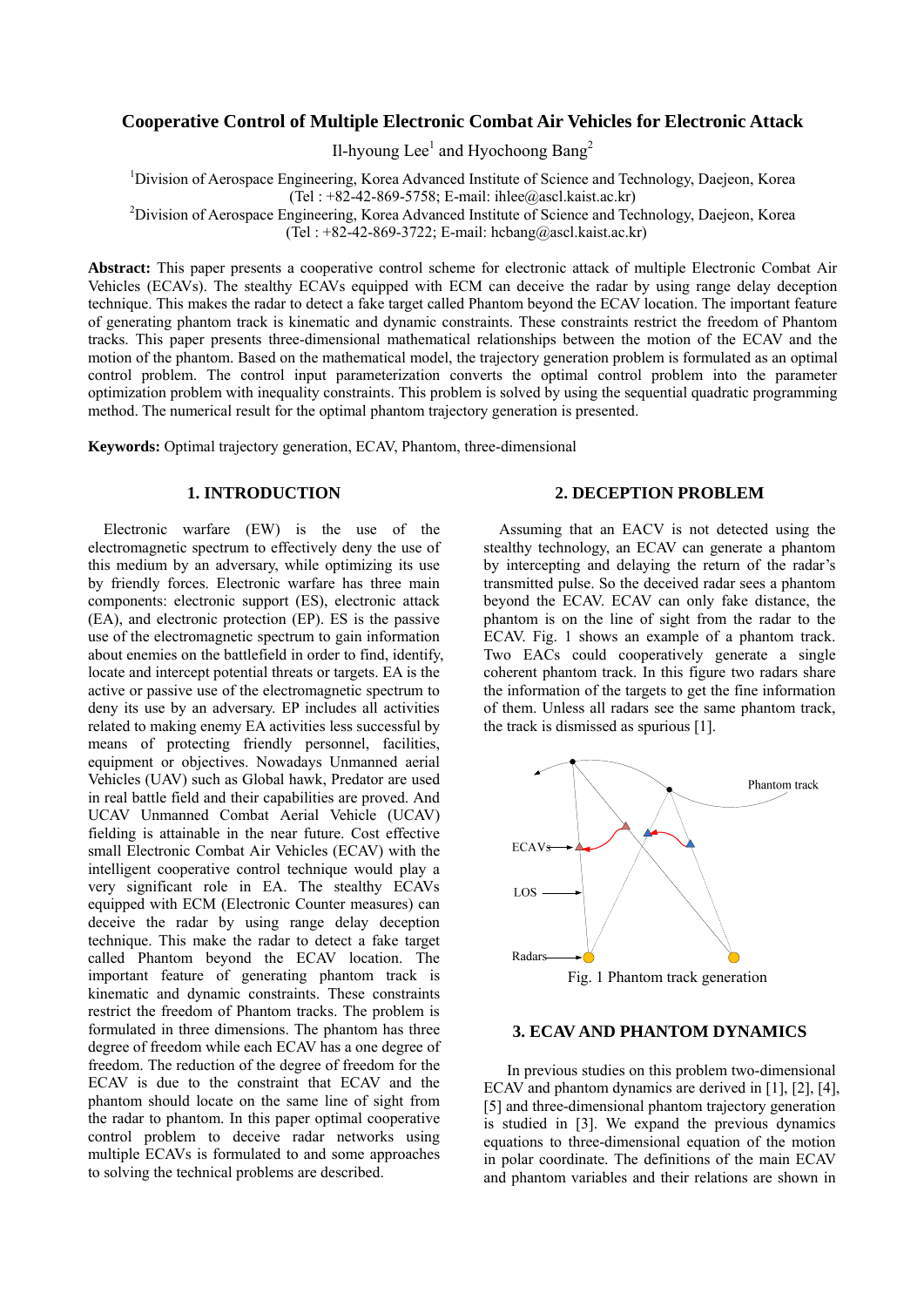Fig. 2. Here *r*, *R* are the radial distance from radar to ECAV and the radial distance from radar to phantom target.  $x$ ,  $y$  and  $z$  denote the position coordinates in Cartesian coordinate. α and β are the heading angle and flight path angle of the velocity vector.  $\theta$  and  $\varphi$  are bearing angle and azimuth angle from radar to ECAV and phantom target. Subscripts E and P denote ECAV and Phantom respectively.



Fig. 2 ECAV and Phantom track variables and relations

For ease of comparison non-dimensional variables are used, with the  $v_m$ =1 and  $R_0$ =1[1]. Here  $v_m$  is the nominal speed of ECAV and  $R_0$  is the initial radial distance from radar to phantom target.

$$
r \to \frac{r}{R_0} \quad R \to \frac{R}{R_0} \quad t = \frac{v_m}{R_0}t \quad v_p \to \frac{v_p}{v_m}
$$

The basic equations of motion for the Phantom target in Cartesian coordinates are as follows.

$$
\dot{x}_p = v_p \cos \beta_p \cos \alpha_p \tag{1}
$$

$$
\dot{y}_P = v_P \cos \beta_P \sin \alpha_P \tag{2}
$$

$$
\dot{z}_P = v_P \sin \beta_P \tag{3}
$$

$$
\dot{\nu}_P = u_{P1} \tag{4}
$$

$$
\dot{\alpha}_P = u_{P2} \tag{5}
$$

$$
\dot{\beta}_P = u_{P3} \tag{6}
$$

where control inputs  $u_{p1}$ ,  $u_{p2}$  and  $u_{p3}$  are linear acceleration, heading rate and flight path angle rate, respectively. The equations of motion for the Phantom target using polar coordinates are as follows.

$$
\dot{R} = v_p (\cos \phi \cos \theta \cos \beta_p \cos \alpha_p + \cos \phi \sin \theta \cos \beta_p \sin \alpha_p + \sin \phi \sin \beta_p)
$$
(7)

$$
\dot{\theta} = \frac{v_p}{R\cos\phi} (-\sin\theta\cos\beta_p\cos\alpha_p + \cos\theta\cos\beta_p\sin\alpha_p)
$$
\n(8)

$$
\dot{\phi} = \frac{v_p}{R} (-\sin\phi\cos\theta\cos\beta_p\cos\alpha_p - \sin\phi\sin\theta\cos\beta_p\sin\alpha_p + \cos\phi\sin\beta_p)
$$
\n(9)

From Eqs.  $(7)~(8)$  equations for interfacing with the ECAV system are obtained.

$$
\dot{\theta} = \frac{(x_p - x_o)\dot{y}_T - (y_p - y_o)\dot{x}_T}{R_{\rm sv}^2}
$$
\n(10)

$$
\dot{\phi} = \frac{\sqrt{(x_p - x_o)^2 + (y_p - y_o)^2} \dot{z}}{R^2} - \frac{(z_p - z_o)}{R^2} \left(\frac{(x_p - x_o)\dot{x}}{R_{xy}} + \frac{(y_p - y_o)\dot{y}}{R_{xy}}\right)
$$
(11)

$$
\phi = \sin^{-1}\left(\frac{z_p - z_o}{R}\right) \tag{12}
$$

 $R_{xy}$ 

$$
\theta = \tan^{-1}\left(\frac{y_p - y_o}{x_p - x_o}\right) \tag{13}
$$

where  $R_{xy}$  is  $\sqrt{(x_p - x_o)^2 + (y_p - y_o)^2}$ .

φ

The basic equations of motion for the ECAV in Cartesian coordinates are as follows. The equations are similar to the phantom dynamics.

$$
\dot{r} = v_E (\cos \phi \cos \theta \cos \beta_E \cos \alpha_E + \cos \phi \sin \theta \cos \beta_E \sin \alpha_E + \sin \phi \sin \beta_E)
$$
(14)

$$
\dot{\theta} = \frac{v_E}{R \cos \phi} (-\sin \theta \cos \beta_E \cos \alpha_E + \cos \theta \cos \beta_E \sin \alpha_E)
$$
\n(15)

$$
\dot{\phi} = \frac{v_E}{R} (-\sin\phi\cos\theta\cos\beta_E\cos\alpha_E
$$
  
- sin  $\phi$  sin  $\theta$  cos  $\beta_E$  sin  $\alpha_E$  + cos  $\phi$  sin  $\beta_E$ ) (16)

For the geometrical constraint that ECAV lie on the line of sight from the radar to the phantom. The ECAV has the single degree of freedom. One dynamic equation and one control input is enough for the ECAV equation of motion. From Eqs (14)-(16) the basic equation of motion can be derived as follows.

$$
\tan \beta_E = \frac{\cos \phi \sin \phi \cos(\alpha_E - \theta)\dot{\theta} + \sin(\alpha_E - \theta)\dot{\phi}}{\cos^2 \phi \dot{\theta}} \tag{17}
$$

$$
\dot{r} = r\dot{\theta}(\cos^2\phi\cot(\alpha_E - \theta) + \tan\beta_E \frac{\cos\phi\sin\phi}{\sin(\alpha_E - \theta)} \quad (18)
$$

$$
\dot{\alpha}_E = u_{E2} \tag{19}
$$

Where control input  $u_{E2}$  is ECAV heading rate. The constrained parameters such as  $\theta$ ,  $\dot{\theta}$ ,  $\phi$  and  $\dot{\phi}$  are obtained from the interfacing equations of the phantom track Eqs.  $(10)$   $\sim$   $(13)$ . ECAV velocity is obtained as

follow.  
\n
$$
v_E^2 = \dot{r}^2 + (r \cos \phi \dot{\theta})^2 + (r \dot{\phi})^2
$$
\n(20)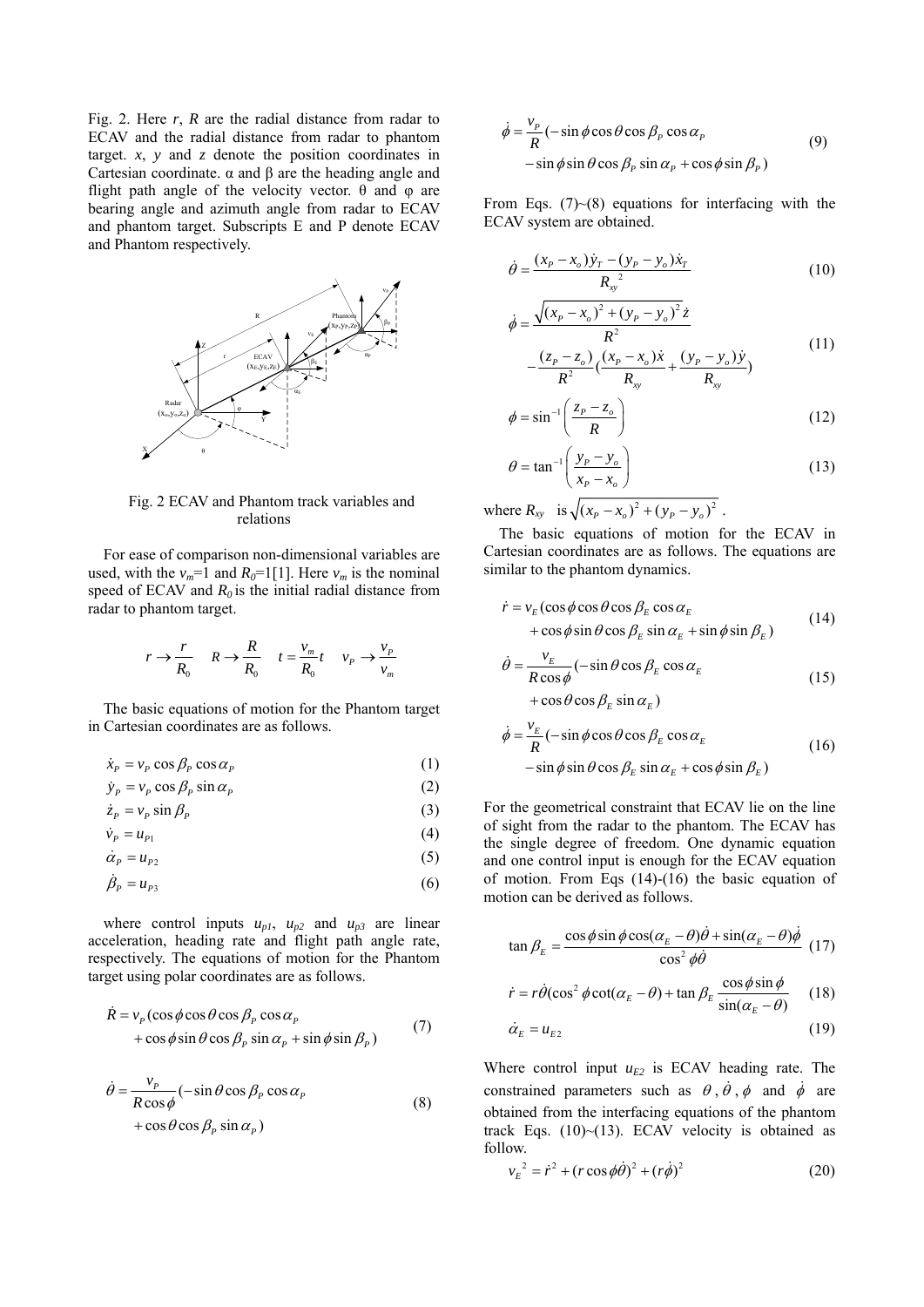### **4. OPTIMAL TRAJECTORY GENERATION**

In descrete time, optimal trajectory generation problem is

$$
\min_{u_k} J = \Phi(x_N, N) + h \sum_{k=0}^{N-1} L(x_k, u_k, k)
$$
\n(21)

Subject to

$$
x_{k+1} = f(x_k, u_k, k)
$$
 (22)

$$
C_{eq}(x_k, u_k, k) = 0
$$
\n(23)

$$
C(x_k, u_k, k) \le 0 \tag{24}
$$

Where  $N=t_f/h$ , h is time step for descritization. The parameter optimization technique is used to solve this problem. Control inputs are parameterized and convert the optimal control problem into finite-dimensional, constrained parameter optimization problem to find the control input history  $u_k$  minimize the cost function as follows. The control input can be parameterized by  $X = [u_0 u_1 \cdots u_{N-1}]^T$  as shown in Fig. 3. X is the parameter vector for the optimization problem.



The converted parameter optimization problem is

$$
\min_{X} f_{J}(X) \tag{25}
$$

Subject to

$$
g(X) \le 0 \tag{26}
$$

$$
g_{eq}(X) = 0 \tag{27}
$$

 $f_j$ ,  $g$  and  $g_{eq}$  are cost function, nonlinear inequality constraints, constraints and respectively.[2]

In this paper cost function for the optimal control problems is set

$$
J = \sum_{0}^{N-1} (c_1 r_k^2 + c_2 u_{E2}^2)
$$
 (28)

The cost function minimizes the distance between ECAV and radar and the curvature of the ECAV trajectory. The ECAV's linear speed and heading rate are limited due to the physical dynamic limitation.

$$
v_{\min} \le v_E \le v_{\max} \tag{29}
$$

$$
u_{E2\min} \le u_{E2} \le u_{E2\max} \tag{30}
$$

### **5. RESULTS**

Simulation results of the optimal control algorithm for the case of three ECAVs engaging 3 radars are performed. The total cost of this problem is summation of the each cost of the ECAV. The solutions are obtained using C code for Feasible Sequential Quadratic Programming(CFSQP).

The three dimensional simulation results are shown in Fig 4. The trajectory of each ECAV is lied on the line of sight from the radar to phantom.



Fig. 4 Simulation results of trajectories for three ECAVs engaging three radars generating a three dimensional coherent phantom track

Fig 5 and Fig 6 illustrate the projection on *xy*-plane and *xz*-plane of the phantom trajectory of a 3D path.



Constrained speeds of the ECAVs are shown in Fig 7. Dash-lines are the maximum and minimum bounds of the each ECAV. The speeds of the all ECAVs are bounded to the given speed constraint. Fig. 7 gives the simulation results for the control inputs(heading rate). When the speed of the ECAV reaches the speed limit bound, the heading rate curve become steep. Constraint violation is avoided due to fast change of the heading rate.